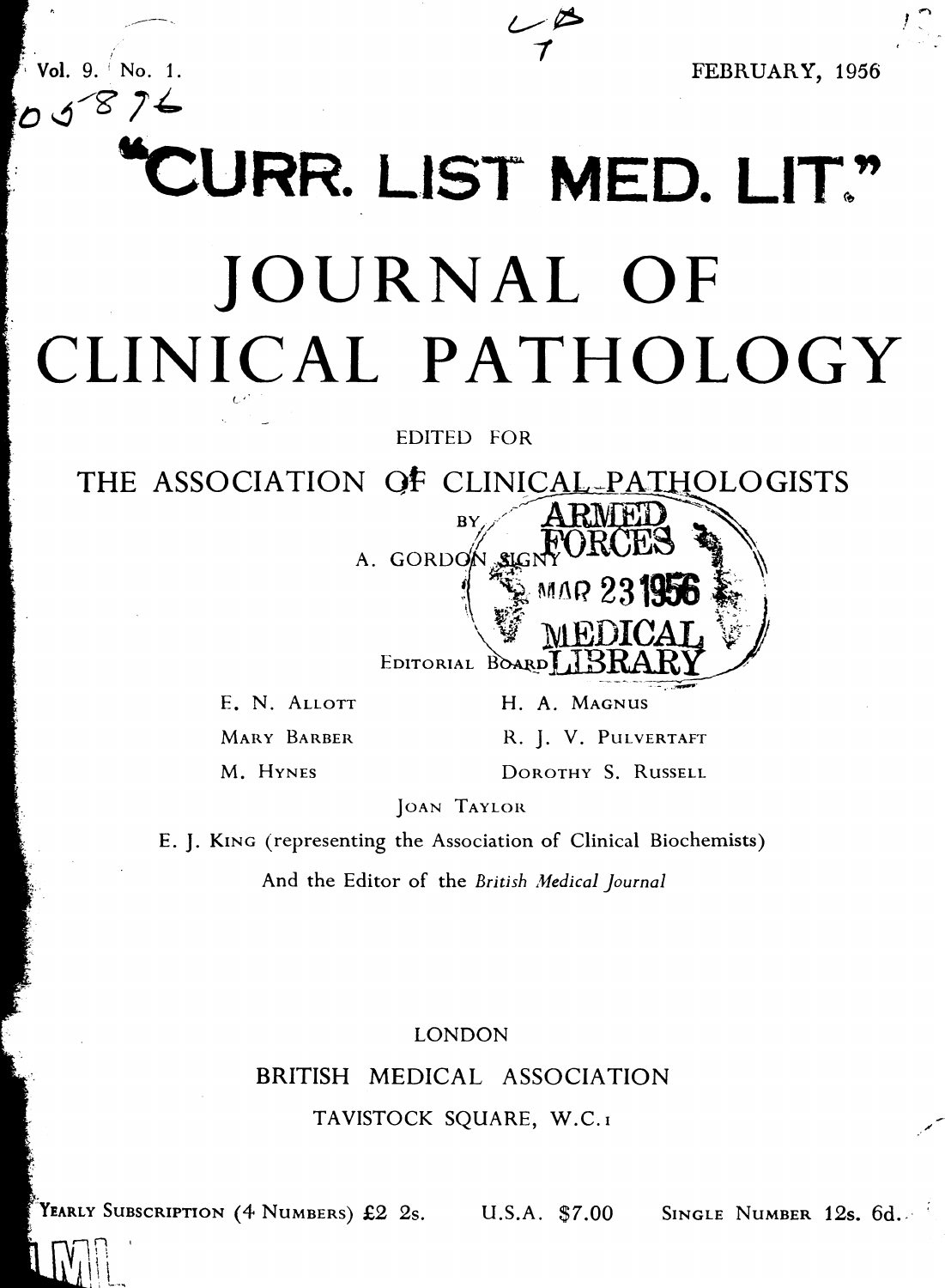# JOURNAL OFCLINICAL PATHOLOGY

# EDITED FOR

# THE ASSOCIATION OF CLINICAL PATHOLOGISTS

**BY** 

A. GORDON SIGNY

EDITORIAL BOARD

| E. N. ALLOTT       | H. A. Magnus        |
|--------------------|---------------------|
| <b>MARY BARBER</b> | R. J. V. PULVERTAFT |
| M. HYNES           | DOROTHY S. RUSSELL  |

JOAN TAYLOR

E. J. KING (representing the Association of Clinical Biochemists) And the Editor of the British Medical Journal

# VOLUME IX, 1956

# LONDON BRITISH MEDICAL ASSOCIATION TAVISTOCK SQUARE, W.C.I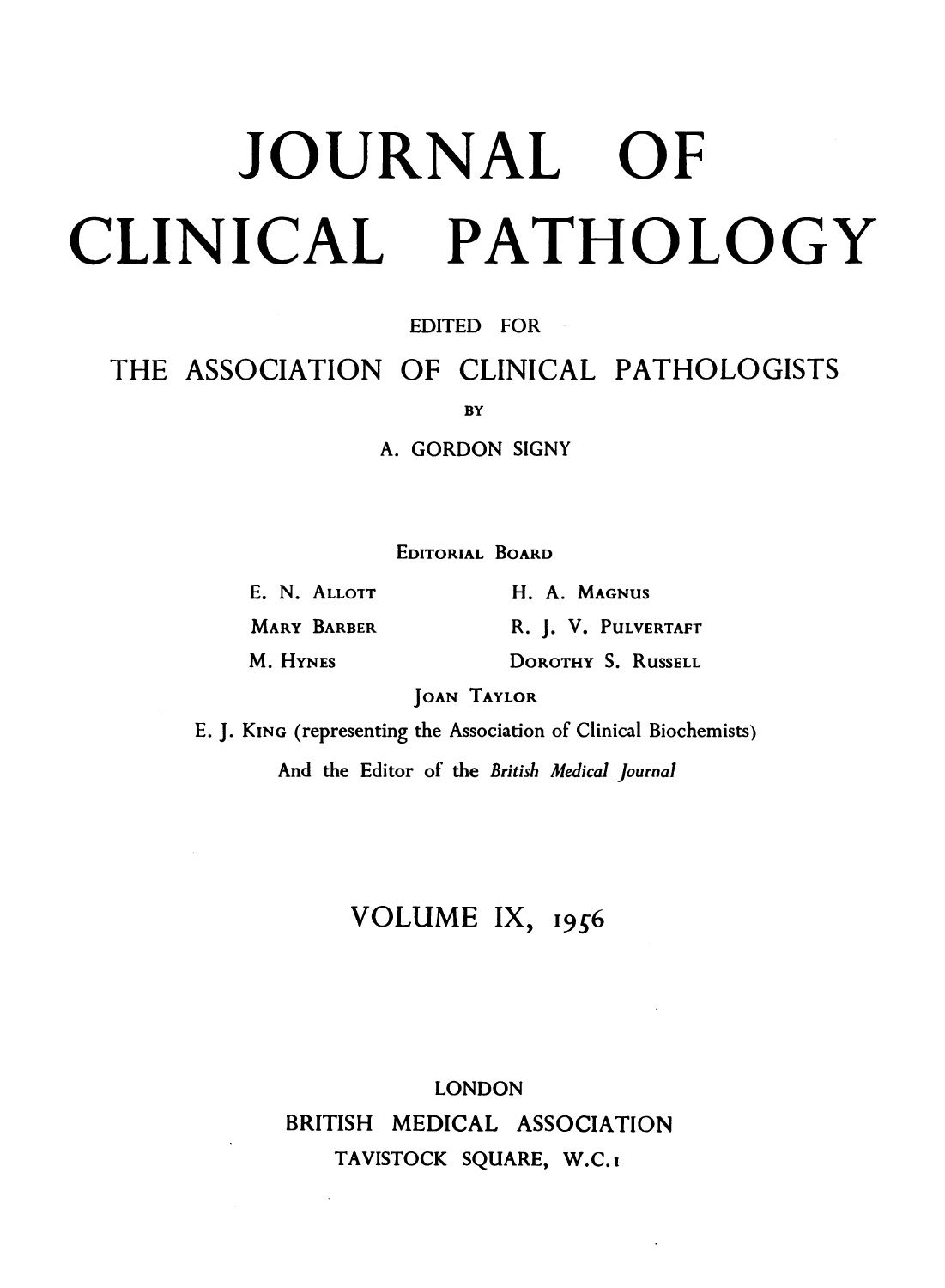Since, however, albumin and globulin values obtained by electrophoresis are likely to become more widely used in clinical work, and since Majoor's method gives results said to be closer to those of electrophoresis than Howe's method, this alone would seem to be a good reason for employing Majoor's.

## Summary

Howe's (using 22% sodium sulphate concentration) and Majoor's (using  $26\%$  sodium sulphate concentration) methods for differential plasma protein estimation were compared by means of parallel assays on a series of normal and pathological plasmas.

We found that there is little advantage in one method over the other, because the reproducibility of results is identical, the normal ranges are equal, and the separation of results into diagnostic patterns is only slightly better when Majcor's method is used. The arithmetic difference between the two albumin levels is relatively constant in the conditions studied, and therefore either albumin level is reasonably predictable from the other.

Since Majoor's method is said to give results closer to those of electrophoresis than Howe's, this, together with the slight advantage indicated by our own results, would seem to be a good reason for employing Majoor's method.

We wish to thank Miss Elizabeth Lahey, B.Sc., for carrying out some of the analyses, and Dr. W. I. Cranston for statistical advice.

### **REFERENCES**

- Fawcett, J. K. (1954). J. med. Lab. Technol., 12, 1.
- Gutman, A. B., Moore, D. H., Gutman, E. B., McClellan, V., and Kabat, E. A. (1941). *J. clin. Invest.*, **20**, 765.
- Howe, P. E. (1921). J. biol. Chem., 49, 93.
- Kibrick, A. C., and Blonstein, M. (1948). Ibid., 176, 983.
- Majoor, C. L. H. (1942). Thesis, Amsterdam. -(1946). Yale J. biol. Med., 18, 419.
- 

Marrack, J. R., and Hoch, H. (1949). Journal of Clinical Pathology, 2, 161. Milne, J. (1947). J. biol. Chem., 169, 595.

## A.C.P. Broadsheets

The notice concerning the price of the broadsheets on page 354 of the previous issue has proved misleading. For the first 25 copies the price is Is. each broadsheet, and thereafter 9d. for each broadsheet.

# The Value of Formol-Ether Concentration of Faecal Cysts and Ova

# **BY**

D. S. RIDLEY AND B. C. HAWGOOD

From the Hospital for Tropical Diseases, London

(RECEIVED FOR PUBLICATION JUNE 30, 1955)

It is recognized that protozoal cysts and helminth ova will be detected in stools more frequently if they have been concentrated before the search is made. Of the methods used for the recovery of both cysts and ova, the formol-ether technique (Ritchie, 1948) avoids the faults in the popular zinc sulphate centrifugal flotation method (Faust, D'Antoni, Odom, Miller, Peres, Sawitz, Thomen, Tobie, and Walker, 1938; Faust, Sawitz, Tobie, Odom, Peres, and Lincicome, 1939) that cysts are liable to distortion while some ova are too heavy to be brought to the surface. The formol-ether method has been evaluated (Wykoff and Ritchie, 1952) and compared favourably with the zinc sulphate method (Ritchie, Pan, and Hunter, 1952); the object of this paper is to draw attention to its value as a routine diagnostic measure and to describe a simplified procedure.

### Method

Stools from 670 unselected patients referred to this hospital were examined directly and again after concentration and the findings compared. For the direct examination the whole of one microscope cover-slip was searched carefully for cysts and ova; a concentrated specimen was then searched in the same way by the same technician. A number of highly skilled technicians were employed, all of whom had received at least six months' whole-time training in the searching of stools, and who, in most cases, had had two or more years' experience.

The simplified formol-ether concentration is carried out as follows:

About <sup>1</sup> g. of faeces is thoroughly emulsified with about 7 ml. of 10% formol-saline, and strained through wire gauze (40 mesh per inch) into a centrifuge tube. Ether, 3 ml., is added and the mixture shaken vigorously for one minute. It is then centrifuged, accelerating slowly and gradually over a period of two minutes to a speed of 2,000 r.p.m., and then allowed to come to rest. The debris on the surface and at the interface between the two liquids is loosened from the wall of the tube with a stick and the supernatant is decanted, the last drop or two being allowed to run back. The upper part of the tube is wiped clear of fatty debris. The small deposit is shaken up and poured on to a slide. Some practice is required to obtain optimum results.